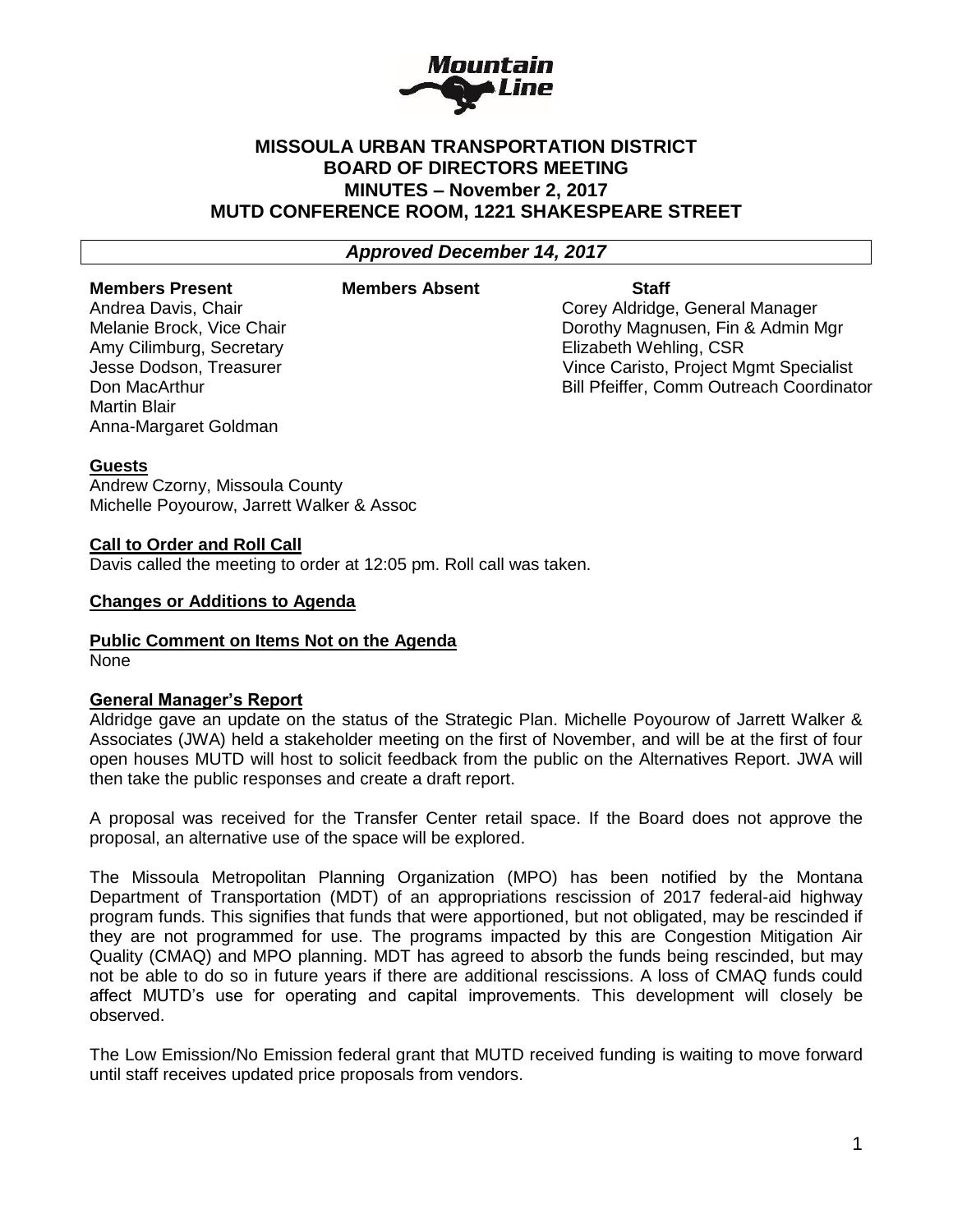Staff has been working on the annual comprehensive report to the National Transit Database. MUTD is hopeful to have said reporting closed out earlier this year than last.

Aldridge reported on the 2017 APTA Annual Conference he attended in October.

## **Consent Agenda**

Minutes of August 24, 2017 Recommendation: Approve the minutes of August 24, 2017.

Petition into District for Country Crest No. 12 Subdivision Recommendation: Approve Resolution 17-05 to expand the boundaries of the Transportation District to include Country Crest No. 12 Subdivision.

Petition into District for Linda Vista Sixteenth and Seventeenth Subdivision Recommendation: Approve Resolution 17-06 to expand the boundaries of the Transportation District to include Linda Vista 16<sup>th</sup> and 17<sup>th</sup> Supplements Subdivisions.

Cleaning Services Contract Ratification

Recommendation: Ratify a contract with Quality Maintenance Enterprises, Inc. of Missoula to provide on-going cleaning services at the District's facilities.

Clever Devices Contract Renewal Recommendation: Approve the license, hosting, and maintenance agreement with Clever Devices in the amount of \$42,982.00.

Bus Lift Installation Contract

Recommendation: Approve the purchase of construction and installation services for a Stertil-Koni ECO lift from Northwest Lift & Equipment for a price of \$78,135, plus a 3% contingency.

Disposal of Mobile Unit #110

Recommendation: Authorize the General Manager to dispose of paratransit cutaway #110 that is inoperable and past its useful life.

Blair made a motion to approve the Consent Agenda as presented, seconded by Dodson. The motion carried unanimously.

## **Action Items**

### **Mill Levy Presentation**

Andrew Czorny, Missoula County CFO, gave a presentation to the Board on the Mill Levy calculations for MUTD for FY2018. No action was needed.

### **Revised Unaudited June 2017 Financial Statements**

Magnusen gave an overview of the Revised Unaudited June 2017 Financial Statements. The revision is necessary to reflect a decrease in property tax revenue received.

Dodson made a motion to approve the Revised Unaudited June 2017 Financial Statements, seconded by Cilimburg. The motion carried unanimously.

MacArthur left the meeting at 1:00 pm.

### **Revised FY2018 Budget**

Magnusen discussed the change in the FY2018 budget due to changes in expected property tax revenue.